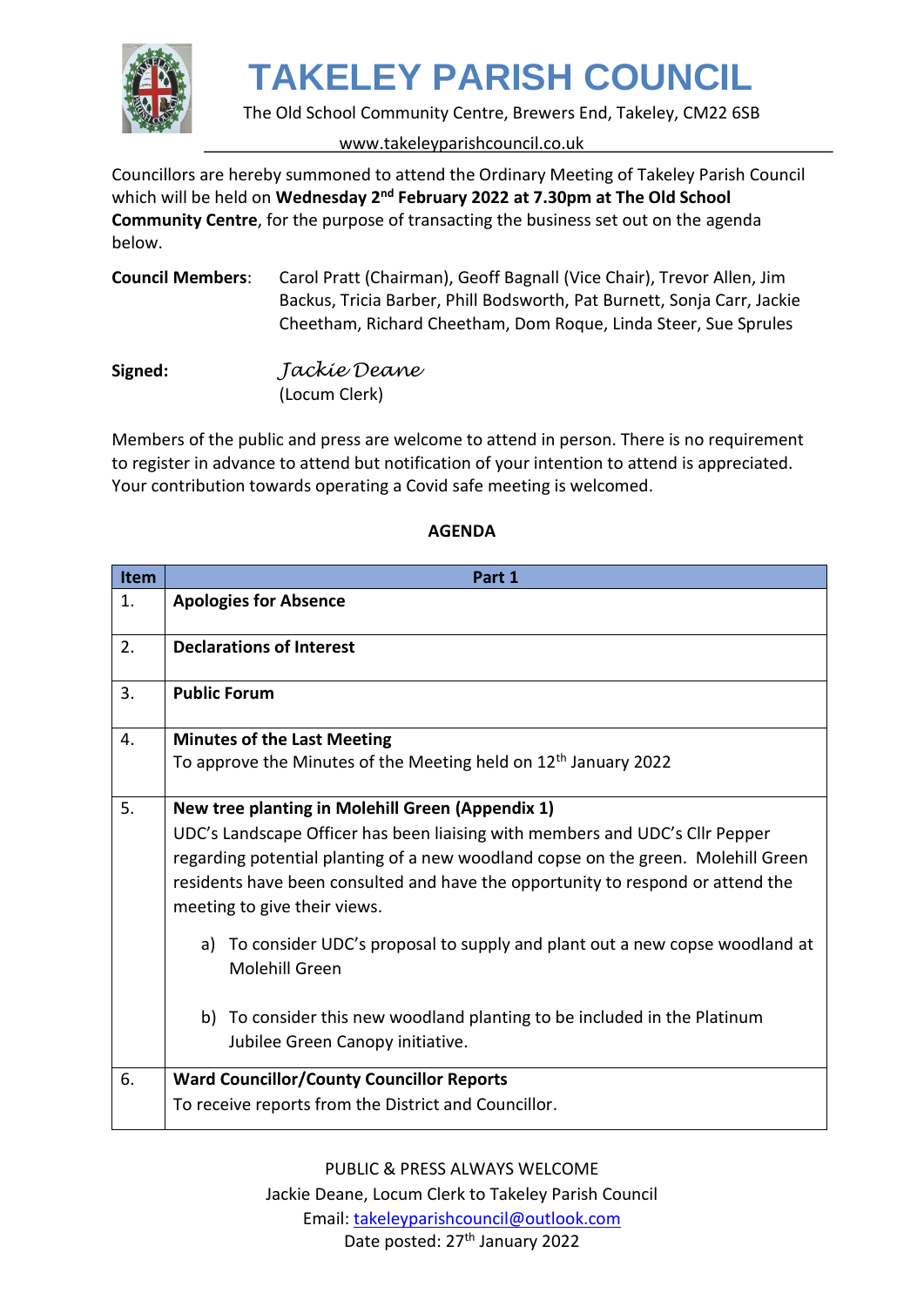

The Old School Community Centre, Brewers End, Takeley, CM22 6SB

www.takeleyparishcouncil.co.uk

| 7. | <b>Clerk's Report</b>                                                                                                                                                                                                                                                                                                                                                                                                                                                                                                                                                                                                                                                                                                                                                                                                                                                                                          |
|----|----------------------------------------------------------------------------------------------------------------------------------------------------------------------------------------------------------------------------------------------------------------------------------------------------------------------------------------------------------------------------------------------------------------------------------------------------------------------------------------------------------------------------------------------------------------------------------------------------------------------------------------------------------------------------------------------------------------------------------------------------------------------------------------------------------------------------------------------------------------------------------------------------------------|
|    | a) Defibrillators: TPC owns, insures and pays for maintenance on two<br>defibrillators at the Silver Jubilee Hall & Priors Green Hall and Cllr Bodsworth<br>checks that the defibrillators are working and 'Rescue Ready' each month and<br>reports any issues. Cllr Bodsworth is trained on how to change the battery<br>and the pads and maintain the cabinet.<br>There is an outstanding order for batteries and pads which has already been<br>authorised at a previous meeting. There is a ringfenced budget allocation of<br>£4,000 for this purpose.<br>b) Minute Books: Historic minutes have been collated from April 2017 to date,<br>to be added to the archive filing system. New binders to be purchased which<br>are recommended to match the existing, at a cost of approximately £100 for<br>5 binders. If members wish further information or to suggest an alternative<br>contact the Clerk. |
|    | Action: Those requiring signature are: Sept 2018, Jan 2019, July and August 2020.                                                                                                                                                                                                                                                                                                                                                                                                                                                                                                                                                                                                                                                                                                                                                                                                                              |
|    | Conservation Area Assessment Request: Due to current financial constraints,<br>c)<br>UDC is unable to undertake the work to make Smiths Green a conservation<br>area, however, UDC has confirmed that there is potentially a way forward by<br>using the Neighbourhood Plan evidence base to secure the outcome needed.                                                                                                                                                                                                                                                                                                                                                                                                                                                                                                                                                                                        |
|    | Note: There would be a cost implication to TPC, which could be determined once the<br>Neighbourhood Plan Heritage Assessment has been carried out and shared with UDC<br>Planning Policy. Once the scale of additional work has been determined, any cost<br>implications could be considered on a planning committee recommendation.                                                                                                                                                                                                                                                                                                                                                                                                                                                                                                                                                                          |
| 8. | <b>Planning Committee Report and Recommendations</b><br>a) To receive the Planning Committee minutes from 19 <sup>th</sup> January                                                                                                                                                                                                                                                                                                                                                                                                                                                                                                                                                                                                                                                                                                                                                                             |
|    | b) To note referral of item 7 on the minutes:<br>The committee members were minded to support Rule 6 participation at a<br>forthcoming planning appeal hearing and requested that this matter is considered<br>as an agenda item at the next Full Council meeting (unanimous).<br>$Note - due to the timing of the agenda publication, this matter was not listed as a$<br>separate agenda item for formal recommendation by the committee.<br>c) To receive a verbal report from the Committee Chair on the forthcoming Weston                                                                                                                                                                                                                                                                                                                                                                                |
|    | Homes Appeal                                                                                                                                                                                                                                                                                                                                                                                                                                                                                                                                                                                                                                                                                                                                                                                                                                                                                                   |
|    | d) To consider Rule 6 action in a hearing for the Weston Homes Appeal in principle,<br>subject to budgetary constraints.                                                                                                                                                                                                                                                                                                                                                                                                                                                                                                                                                                                                                                                                                                                                                                                       |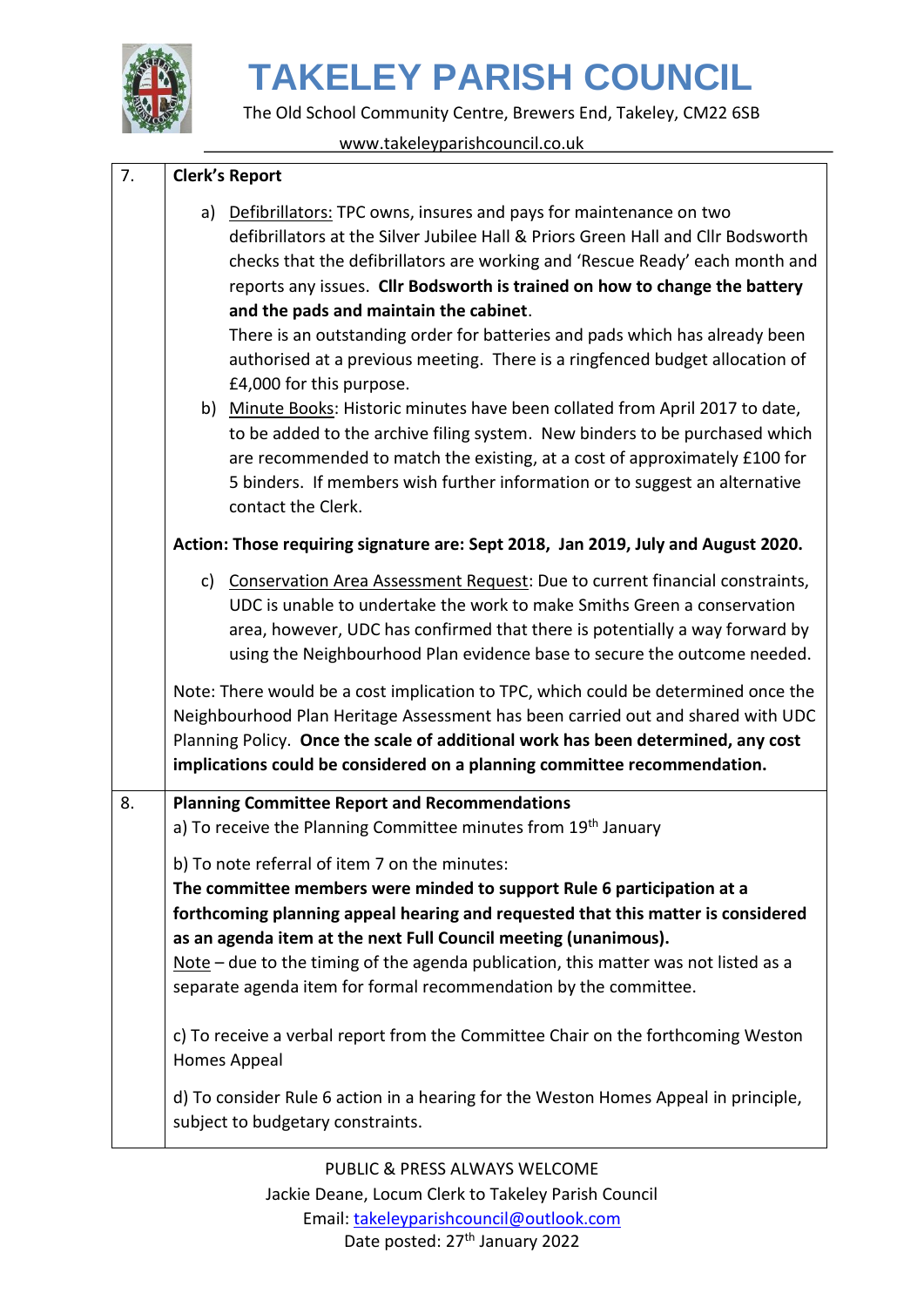

The Old School Community Centre, Brewers End, Takeley, CM22 6SB

www.takeleyparishcouncil.co.uk

| 9.  | <b>Neighbourhood Plan Update</b>                                                                                                                                                                                                                                                                                                                                                                                                                                                                                                                                                                                                                                                                                                        |
|-----|-----------------------------------------------------------------------------------------------------------------------------------------------------------------------------------------------------------------------------------------------------------------------------------------------------------------------------------------------------------------------------------------------------------------------------------------------------------------------------------------------------------------------------------------------------------------------------------------------------------------------------------------------------------------------------------------------------------------------------------------|
|     | To note a report from the Chair of the Steering Group.                                                                                                                                                                                                                                                                                                                                                                                                                                                                                                                                                                                                                                                                                  |
| 10. | <b>Finance Committee Recommendations</b><br>1. To note the January finance report Appendix 2 (tabled at the meeting).<br>2. To consider and ratify the following recommendations for allocations of unspent<br>at year-end:                                                                                                                                                                                                                                                                                                                                                                                                                                                                                                             |
|     | Income of £7,000 from UDC in April 2021 should be appropriately ringfenced<br>a)<br>for a Sports Field shelter<br>b) Staffing underspend should be split between Locum Clerk and Planning<br>Professional Advice, which will give a ringfenced Planning allocation of<br>approximately £20,000.<br>Training underspend should be ringfenced for training<br>c)<br>d) Washroom services underspend should be ringfenced for possible increase in<br>frequency<br>e) Underspends on grounds maintenance allocations should be amalgamated<br>and ringfenced for grounds maintenance<br>An additional requirement is to move Morrells Green S106 monies for the<br>f)<br>maintenance of grounds and the play area to a ringfenced reserve. |
| 11. | <b>Staffing Committee Review</b>                                                                                                                                                                                                                                                                                                                                                                                                                                                                                                                                                                                                                                                                                                        |
|     | To ratify changes to the Staffing Committee Membership for Cllr Sonia Carr as an<br>additonal member of the committee and for councillors Cllrs Jackie Cheetham and<br>Phil Bodsworth to have responsibility for Appeals.                                                                                                                                                                                                                                                                                                                                                                                                                                                                                                               |
| 12. | Defibrillator Payment Authorisation - ITEM WITHDRAWN                                                                                                                                                                                                                                                                                                                                                                                                                                                                                                                                                                                                                                                                                    |
| 13. | <b>Bin Collections</b><br>Having received several complaints about overflowing bins, the contractor has<br>recommended a list of additional weekly collections which will be reviewed and<br>there will be a check to establish if any could be covered by UDC Waste Services.<br>However, there are two bins on Priors Green which would benefit from an<br>immediate change from weekly to twice-weekly collections.<br>To consider extra weekly collection on two bins at a cost of £2.80+VAT per bin. This<br>would increase the the weekly total collection cost from £59.50 +VAT to<br>£65.10+VAT.                                                                                                                                |
| 14. | <b>IT Review</b><br>To consider a fee quote from RTTEC, a local IT firm with other parish council clients,<br>to have an exploratory meeting to review current system, laptops, data protection                                                                                                                                                                                                                                                                                                                                                                                                                                                                                                                                         |

PUBLIC & PRESS ALWAYS WELCOME Jackie Deane, Locum Clerk to Takeley Parish Council Email: [takeleyparishcouncil@outlook.com](mailto:takeleyparishcouncil@outlook.com) Date posted: 27<sup>th</sup> January 2022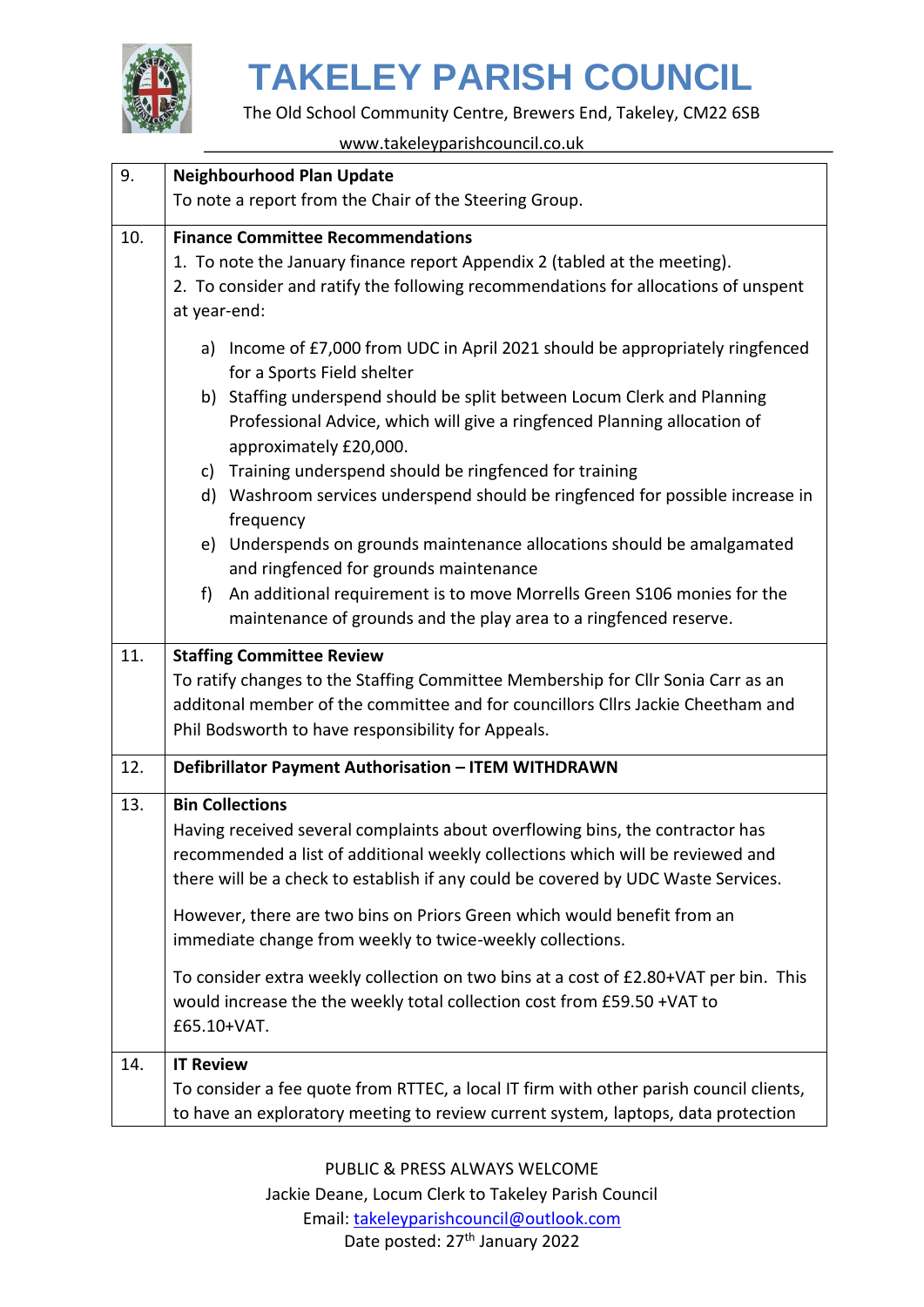

The Old School Community Centre, Brewers End, Takeley, CM22 6SB

www.takeleyparishcouncil.co.uk

|     | and security.                                                                                                                                                                                                                                                                                                                                                                                                                                                                                         |
|-----|-------------------------------------------------------------------------------------------------------------------------------------------------------------------------------------------------------------------------------------------------------------------------------------------------------------------------------------------------------------------------------------------------------------------------------------------------------------------------------------------------------|
|     | Note: I their view this should take no more than two hours; the standard fee is<br>£55.00 ex VAT per hour. They can then make any recommendations with full cost<br>analysis as to how to proceed.                                                                                                                                                                                                                                                                                                    |
|     | To consider accepting a fee estimate from RTTEC for an IT systems review at £110 +<br>VAT.                                                                                                                                                                                                                                                                                                                                                                                                            |
| 15. | <b>Proposals for Upgraded Sports Facilities</b><br>Members met with UDC representatives regarding potential grant funding. Work is<br>pending for a shelter on the sports field with a grant of £7,000 already received from<br>UDC. Proof of expenditure on this item is required as soon as possible and an<br>additional wish list is recommended for further projects.                                                                                                                            |
|     | a) To establish a working group for grant funded sports upgrades<br>b) To delegate the working group to put forward a list of requirements for ward<br>councillor grants of up to £6,000 (cost estimates/quotes for £3,000 to be<br>received by 20 <sup>th</sup> March which can include benches and a beacon)<br>To consider Council liaison with the applicants for industrial development<br>C)<br>Northside at Stansted Airport, with a view to their financial assistance on<br>future projects. |
| 16. | Correspondence<br>A resident enquiry has requested that the parish council considers funding a PCSO,<br>possibly shared with Little Canfield.<br>Preliminary enquiries would be needed to made to see if there would be an officer                                                                                                                                                                                                                                                                    |
|     | available, the potential cost and ask if Lt Canfield PC if they would consider part-<br>funding the cost, prior to it going on the agenda and then making a budget<br>allocation. To note comments and actions.                                                                                                                                                                                                                                                                                       |
| 17. | <b>Items to Note and for Future Meetings</b><br>a) Finance Committee to set the date of next meeting<br>b) Finance Committee to research and propose a new hall hire rate for regular hirers<br>c) Finance committee decision on streetlight repairs and a new maintenance<br>contract<br>d) Policy review working party to put forward the policies for agreement on the next<br>agenda                                                                                                              |
|     | e) Street lighting upgrades<br>f) Bin collection review                                                                                                                                                                                                                                                                                                                                                                                                                                               |
| 18. | <b>Date of the Next Meeting</b><br>The next Full Council meeting is due to take place on 2nd March 2022.                                                                                                                                                                                                                                                                                                                                                                                              |

PUBLIC & PRESS ALWAYS WELCOME Jackie Deane, Locum Clerk to Takeley Parish Council Email: [takeleyparishcouncil@outlook.com](mailto:takeleyparishcouncil@outlook.com) Date posted: 27<sup>th</sup> January 2022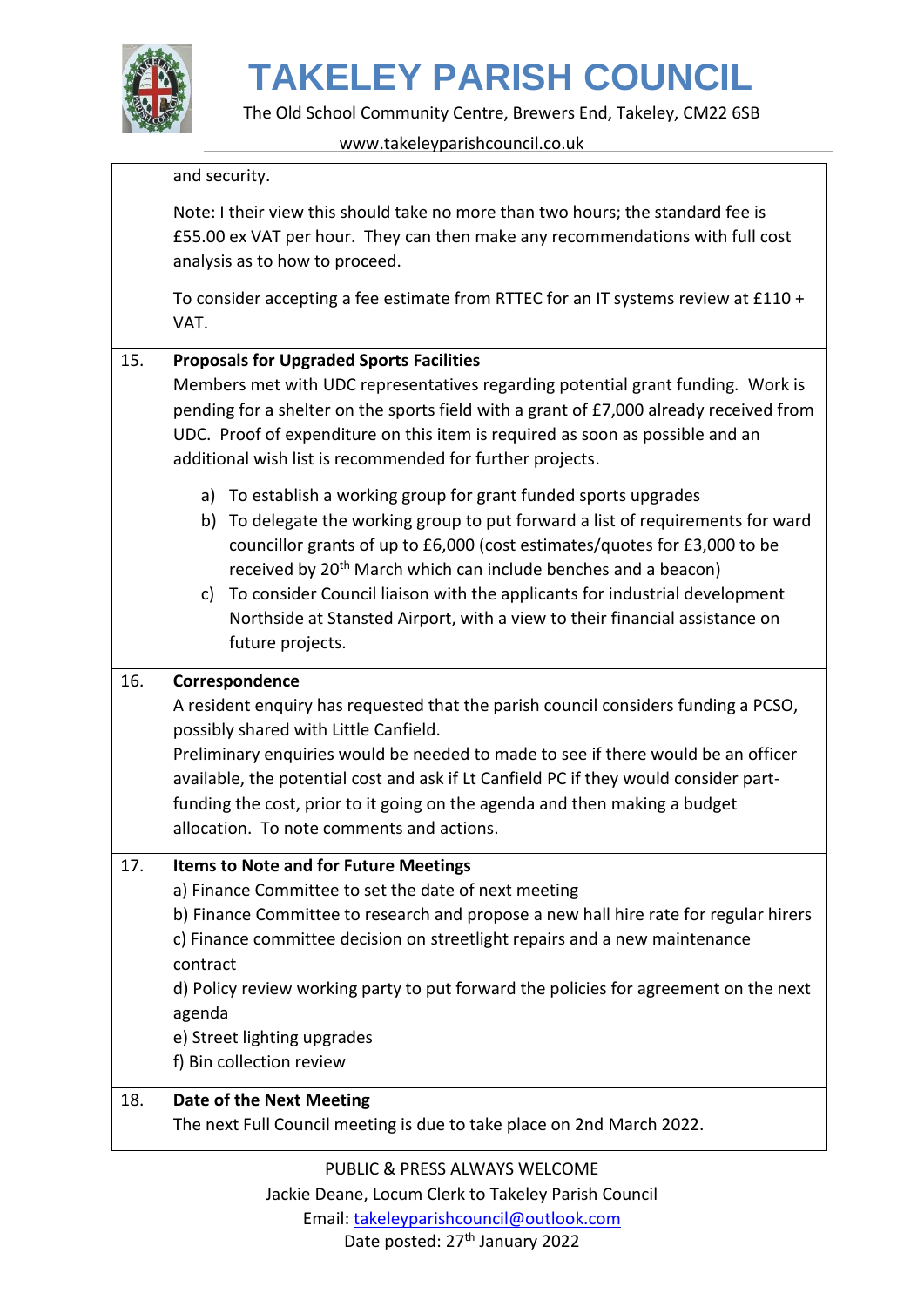

#### The Old School Community Centre, Brewers End, Takeley, CM22 6SB

www.takeleyparishcouncil.co.uk

Exclusion of Public and Press - Under Section 100(A)(4) of the Local Government Act 1972, the public be excluded from the meeting whilst discussion takes place on the following items on the grounds that they involve the likely disclosure of exempt information.

- 1. To resolve to open part 2 of the meeting.
- 2. Staffing matters.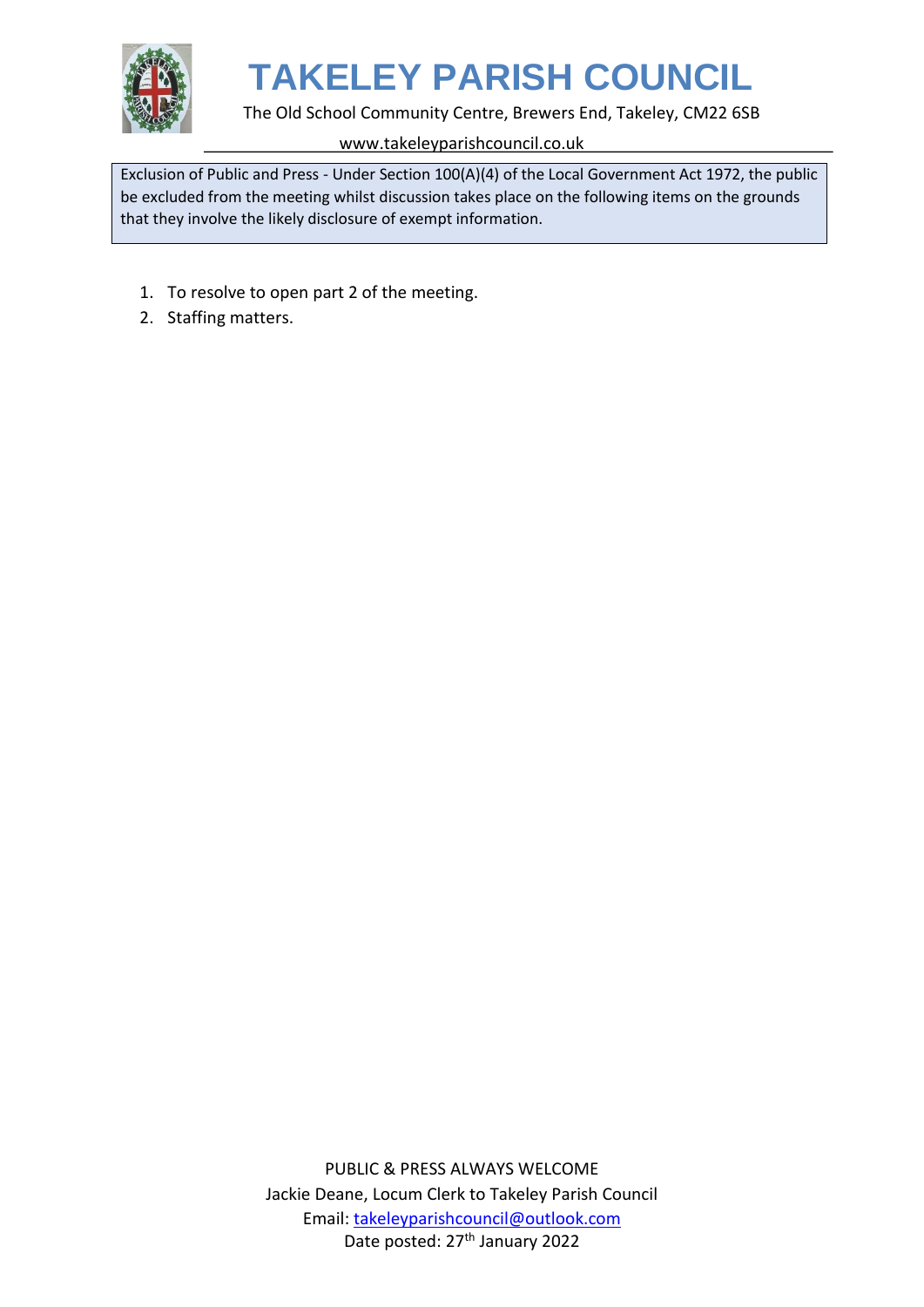

# **TAKELEY PARISH COUNCIL MOLEHILL GREEN TREE PLANTING RESIDENT CONSULTATION**

**PROPOSED NEW WOODLAND COPSE PLANTING ON THE GREEN GIVE US YOUR VIEWS BY WEDNESDAY 2ND FEBRUARY COUNCIL MEETING, 7.30PM, AT THE OLD SCHOOL BREWERS END IN PERSON OR BY LETTER, EMAIL OR PHONE** 



- $\geq 60$  whips of 600-900mm, planting tubes and mats
- $\triangleright$  A few standard sized trees within the mix
- $\triangleright$  Hornbeam dominated, with field maple, hazel, oak
- ! UDC's Grounds Maintenance Team supplied and planted

Takeley Parish Council | The Old School | Brewers End | Takeley | CM22 6SB takeleyparishcouncil@outlook.com 01279 902434 07458 091659